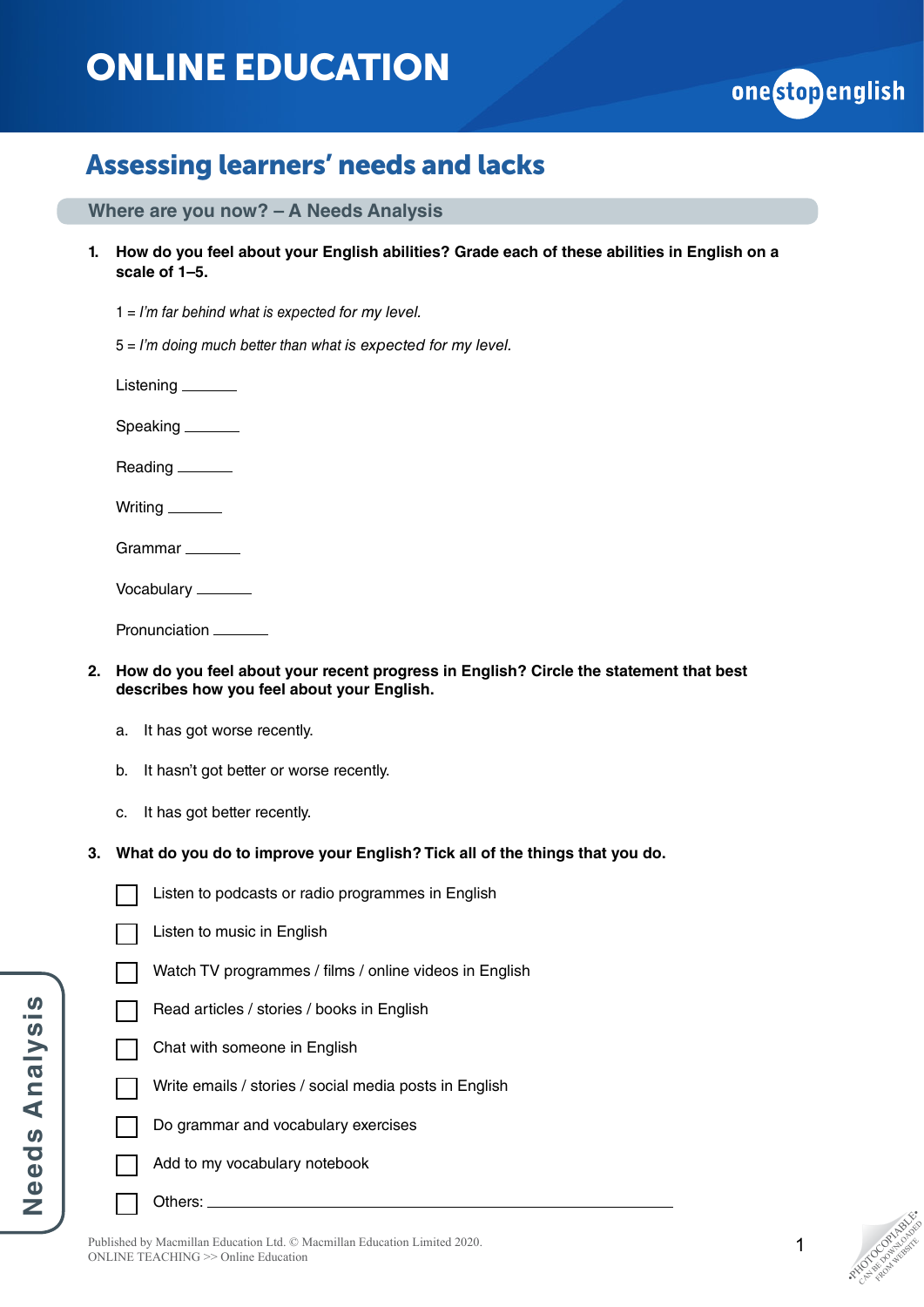## ONLINE EDUCATION



### Assessing learners' needs and lacks

**4. What topics do you find interesting to discuss or find out about? Tick the topics below that you find interesting.**

| Travel               | TV programmes / films / online videos |
|----------------------|---------------------------------------|
| Food                 | News and current affairs              |
| Culture              | Technology                            |
| Health and wellbeing | Relationships                         |
| Sports               | Business and work                     |
| Music                | Psychology                            |
| Others:              |                                       |

- **5. Do you have an English-speaking role-model? e.g. Is there someone from your country who speaks English well? Write the name of your English-speaking role-model.**
- **6. What do you feel good about when you speak English? Write down five things.**

Examples:

*I can speak to people in English when I travel. I know the English tenses well.*

#### **7. What do you wish you could do better in English? Write down five things.**

Examples:

*I wish I could read and write emails more easily.* 1.  $2. -$ 3. 4. 5.

Needs Analysis **Needs Analysis** *I wish I could use past tenses without thinking about them.*